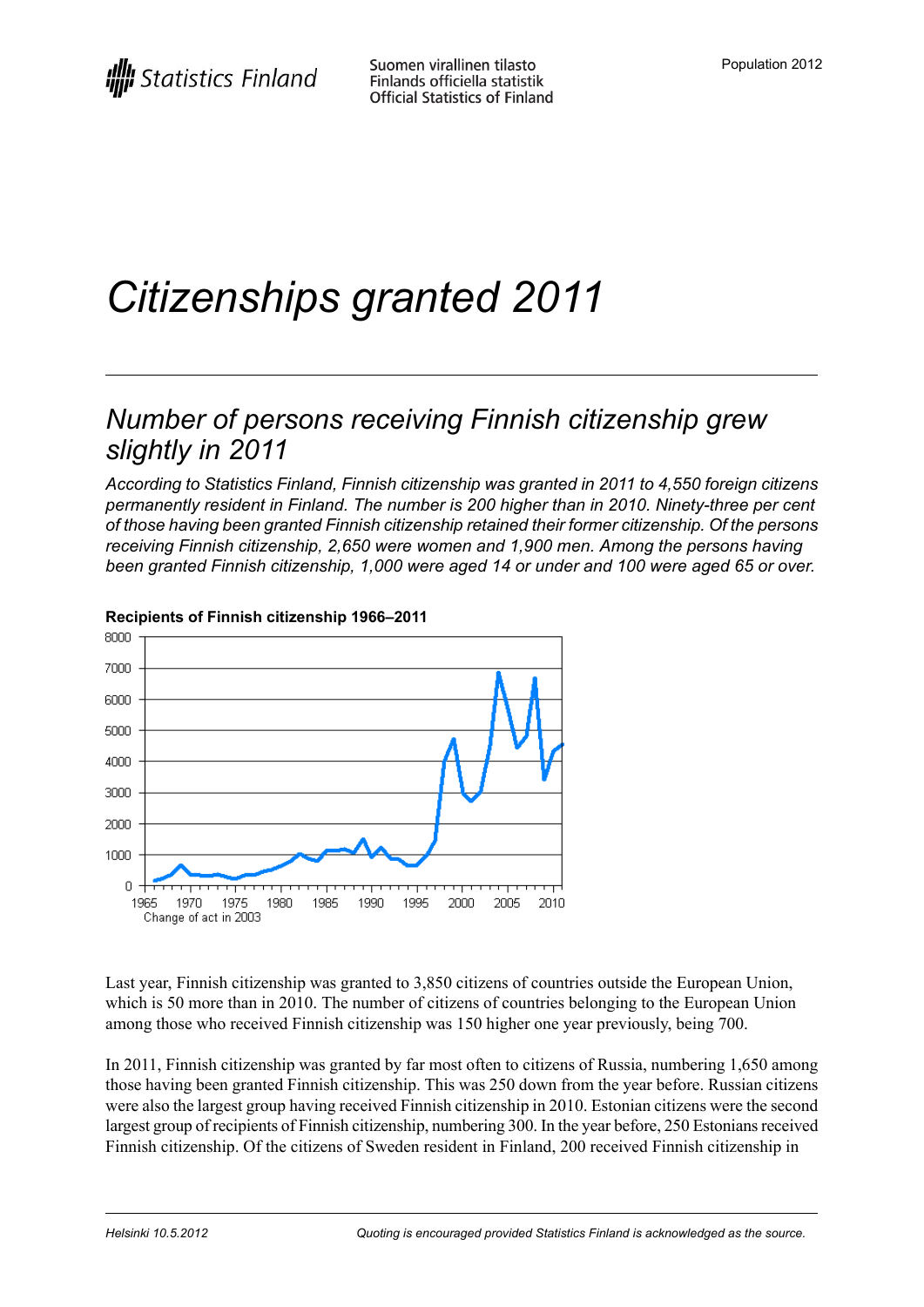2011, whereas the respective number in the previous year was 100. Turkish citizens formed the fourth largest group of recipients of Finnish citizenship.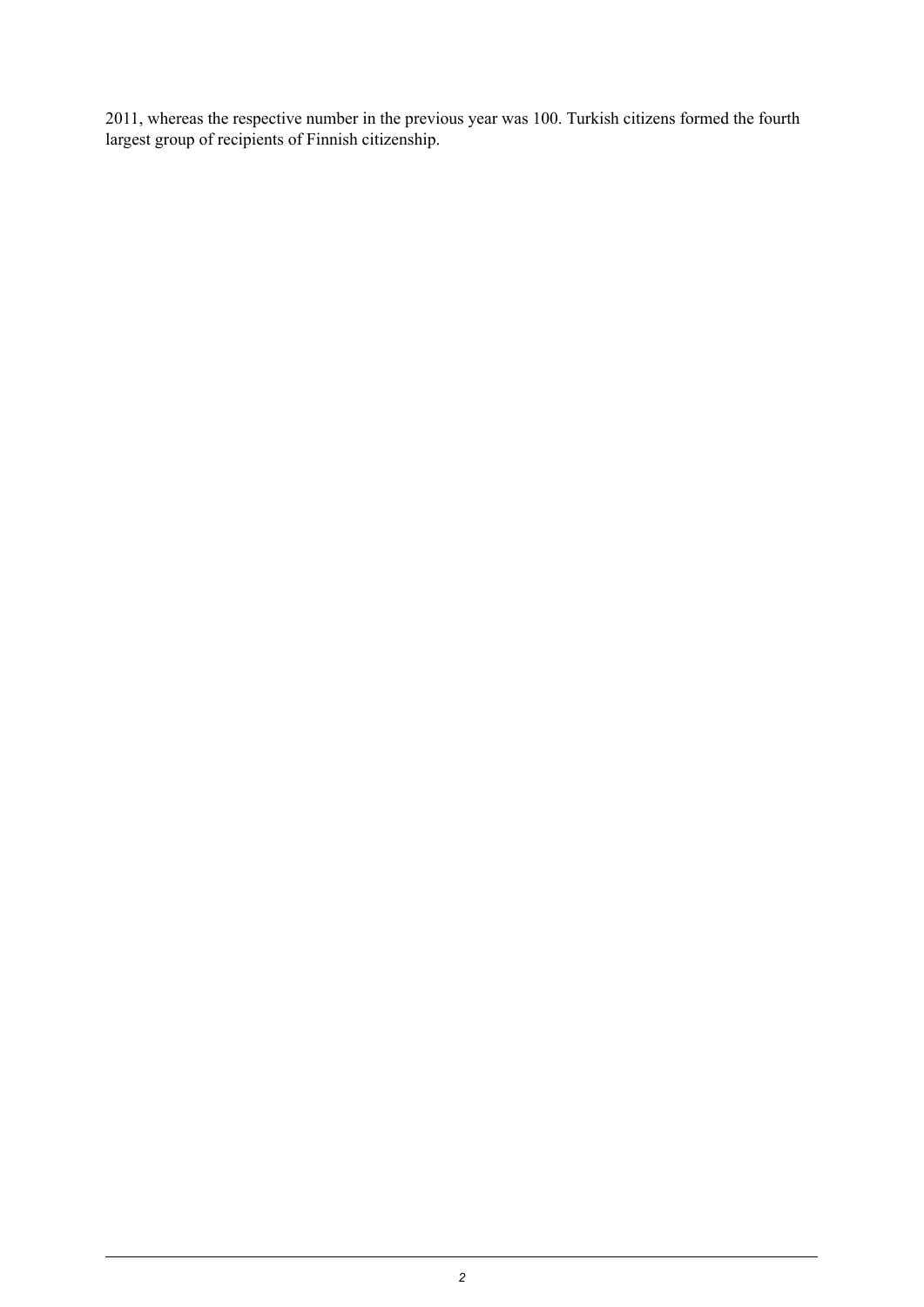## *Contents*

## *Tables*

#### **Appendix tables**

## *Figures*

#### **Appendix figures**

Quality description, citizenships granted [2011............................................................................................................6](#page-5-0)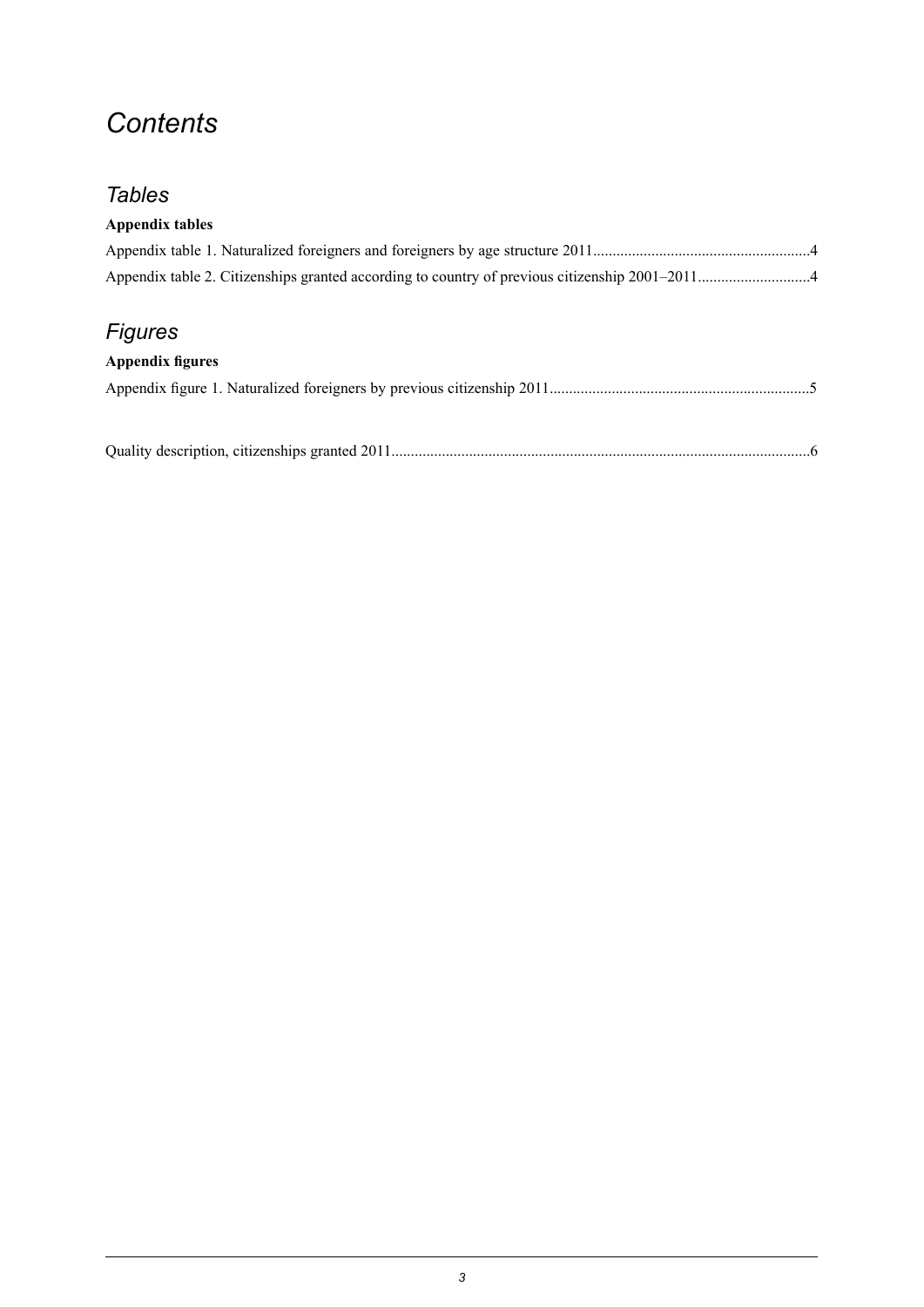## *Appendix tables*

| Age group        |       | Naturalized foreigners Naturalized foreigners % Foreigners Foreigners % |         |       |
|------------------|-------|-------------------------------------------------------------------------|---------|-------|
| Age groups total | 4558  | 100,0                                                                   | 183 133 | 100,0 |
| $0 - 9$          | 728   | 16,0                                                                    | 19 219  | 10,5  |
| $10 - 19$        | 656   | 14,4                                                                    | 16 4 51 | 9,0   |
| $20 - 29$        | 699   | 15,3                                                                    | 40 045  | 21,9  |
| $30 - 39$        | 1 252 | 27,5                                                                    | 46 565  | 25,4  |
| $40 - 49$        | 651   | 14,3                                                                    | 30 134  | 16,5  |
| $50 - 59$        | 366   | 8,0                                                                     | 17431   | 9,5   |
| $60 - 69$        | 132   | 2,9                                                                     | 7407    | 4,0   |
| 70 - 79          | 61    | 1,3                                                                     | 3 7 3 4 | 2,0   |
| $80 -$           | 13    | 0,3                                                                     | 2 1 4 7 | 1,2   |

#### <span id="page-3-0"></span>**Appendix table 1. Naturalized foreigners and foreigners by age structure 2011**

#### <span id="page-3-1"></span>**Appendix table 2. Citizenships granted according to country of previous citizenship 2001–2011**

| Previous nationality         | 2001    | 2002    | 2003    | 2004      | 2005    | 2006        | 2007 | 2008                | 2009              | 2010    | 2011     |
|------------------------------|---------|---------|---------|-----------|---------|-------------|------|---------------------|-------------------|---------|----------|
| Total                        | 2 7 2 0 | 3 0 4 9 | 4 5 2 6 | 6880      |         | 5 683 4 433 |      |                     | 4 824 6 682 3 413 | 4 3 3 4 | 4 5 5 8  |
| <b>Russian Federation</b>    | 533     | 418     |         | 1682 2313 | 2 0 9 4 | 1 3 9 9     | 1665 | 2 2 1 1             | 1 0 2 6           | 1925    | 652<br>1 |
| Estonia                      | 295     | 319     | 468     | 690       | 291     | 176         | 182  | 262                 | 166               | 243     | 302      |
| Sweden                       | 57      | 61      | 94      | 149       | 198     | 178         | 163  | 274                 | 126               | 104     | 196      |
| Turkev                       | 82      | 112     | 141     | 171       | 128     | 110         | 102  | 195                 | 94                | 132     | 166      |
| Iran, Islamic Republic of    | 58      | 68      | 124     | 225       | 233     | 213         | 218  | 329                 | 180               | 137     | 145      |
| Former Serbia and Montenegro | 14      | 41      | 32      | 338       | 346     | 248         | 232  | 324                 | 154               | 109     | 106      |
| Iraq                         | 224     | 217     | 165     | 447       | 346     | 405         | 443  | 379                 | 207               | 78      | 106      |
| Afghanistan                  |         | 23      | 3       | 14        | 48      | 101         | 102  | 279                 | 186               | 108     | 100      |
| Somalia                      | 222     | 204     | 209     | 165       | 414     | 445         | 464  | 595                 | 290               | 131     | 96       |
| Ukraine                      | 8       | 28      | 66      | 130       | 65      | 46          | 45   | 62                  | 53                | 92      | 95       |
| China                        | 106     | 136     | 126     | 95        | 60      | 57          | 68   | 84                  | 53                | 85      | 88       |
| Viet Nam                     | 164     | 205     | 133     | 209       | 82      | 64          | 79   | 78                  | 42                | 54      | 82       |
| India                        | 33      | 37      | 23      | 53        | 32      | 8           | 26   | 28                  | 27                | 73      | 76       |
| Bosnia and Herzegovina       | 8       | 34      | 58      | 129       | 129     | 81          | 82   | 84                  | 56                | 41      | 67       |
| Morocco                      | 37      | 41      | 31      | 70        | 32      | 35          | 46   | 49                  | 22                | 65      | 54       |
| Bangladesh                   | 21      | 26      | 23      | 43        | 34      | 26          | 42   | 40                  | 19                | 32      | 53       |
| Pakistan                     | 8       | 10      | 16      | 43        | 9       | 21          | 18   | 43                  | 12                | 26      | 50       |
| Thailand                     | 65      | 87      | 71      | 90        | 31      | 15          | 30   | 34                  | 24                | 41      | 50       |
| Other                        | 785     | 982     | 1061    | 1506      | 1 1 1 1 | 805         | 817  | 332<br>$\mathbf{1}$ | 676               | 858     | 1074     |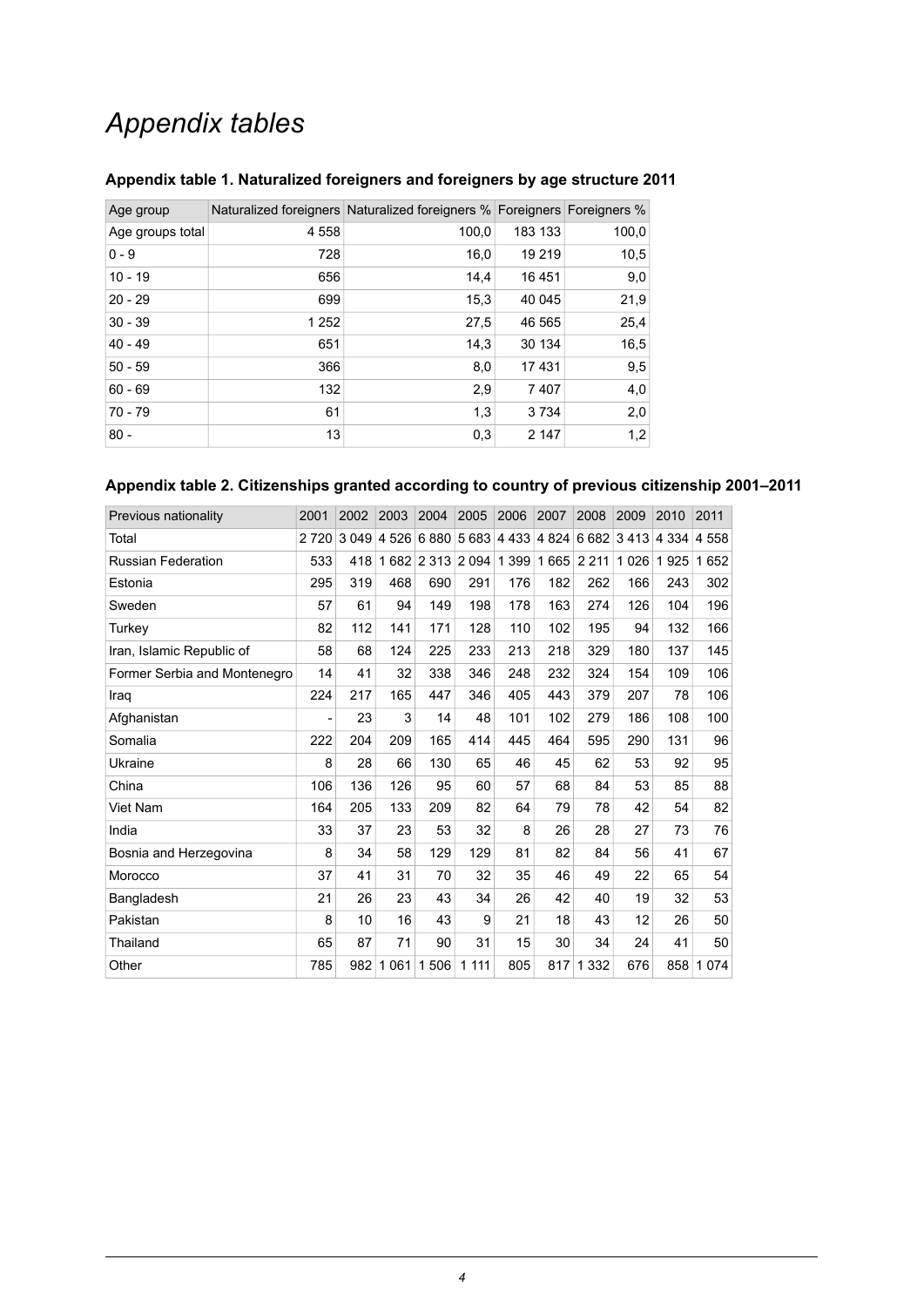## *Appendix figures*

#### <span id="page-4-0"></span>**Appendix figure 1. Naturalized foreigners by previous citizenship 2011**

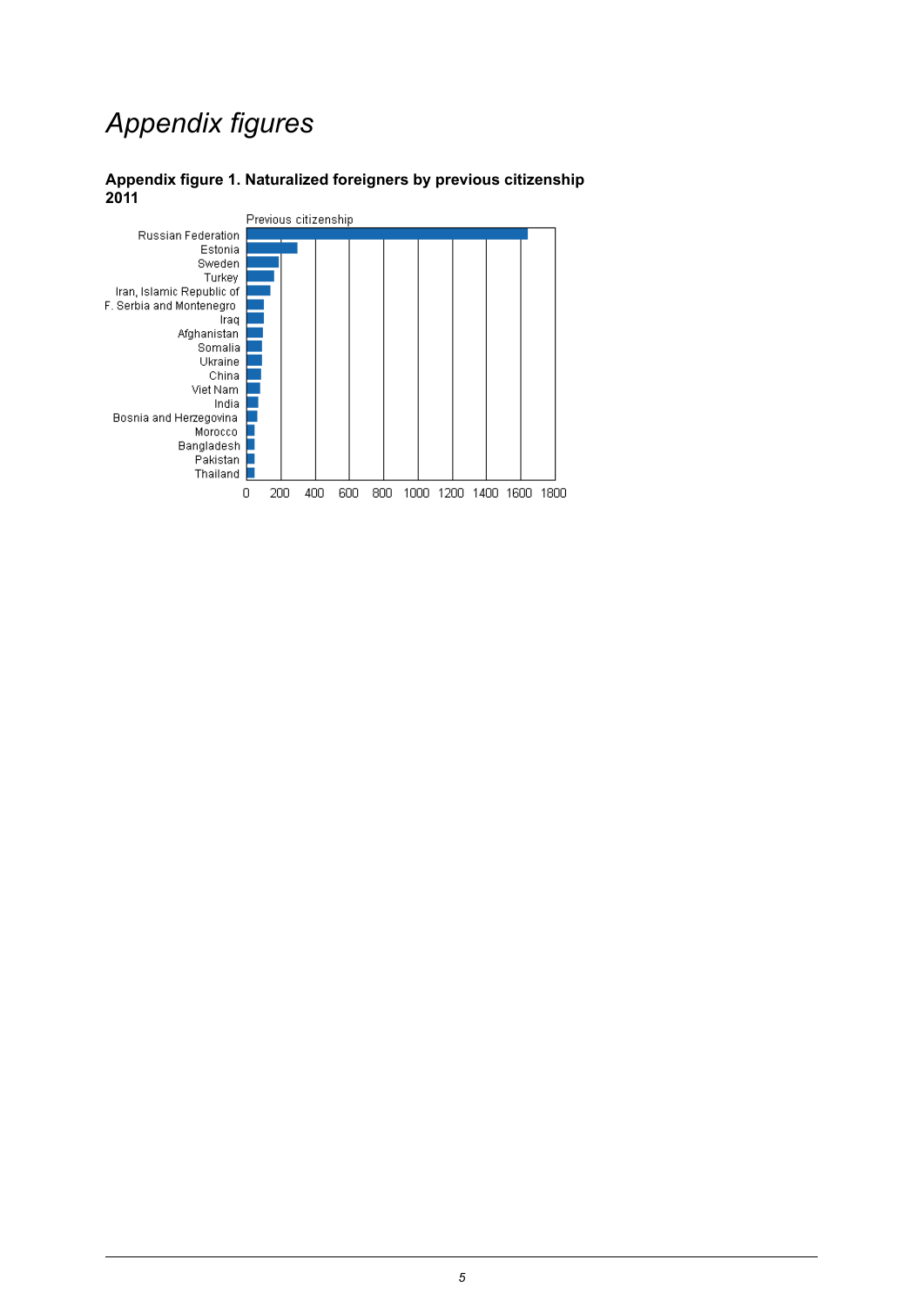## <span id="page-5-0"></span>*Quality description, citizenships granted 2011*

## *1. Relevance of statistical information*

The main source used when producing Finnish population statistics is the Popula-tion Information System of the Population Register Centre. Changes in the data on the vital events of the resident population are updated into the Population Information System continuously by local population register authorities. From 1975 Statistics Finland has obtained population data from the Population Register Centre.

The last population registration was carried out in Finland on 1 January 1989. After that the Population Information System has been updated by notifications of changes. The data stored in the Population Information System are specified in the act on Population Information System and the certicate services of the Population Register Centre (21 August 2009/661). Notifications on population changes for the past year are expected by the last day of January of the following year.

Statistics Finland's function is to compile statistics on conditions in society (Statis-tics Finland Act of 24 January 1992/48). These also include demographic statistics. Statistics Finland's Rules of Procedure defines the Population Statistics unit as the producer of demographic statistics (Statistics Finland's Rules of Procedure, TK-00-444-12).

In accordance with the Act on the Municipality of Domicile, the municipality of domicile and the place of residence of individuals are recorded in the Population Information System. The municipality in which a person lives or the one construed by the inhabitant as the municipality of domicile on the grounds of residence, family ties, livelihood or other equivalent circumstances, or to which the inhabitant has close links due to the aforementioned circumstances is deemed the municipality of domicile. (Act on the Municipality of Domicile, 201/1994.) The population registered in the Population Information System is divided into those present and those absent. Those present are permanent residents of Finland, either Finnish nationals or aliens. Those absent are Finnish nationals who when emigrating from the country have reported that they intend to be absent from Finland for more than one year, with the exception of Finnish nationals who are diplomats and those working in development co-operation (Act on the Municipality of Domicile, 201/1994.) Only changes in the population resident in Finland on the day of the event are taken into account when compiling statistics on vital events. Persons moving to Finland from abroad are classified in the population statistics if the place of residence they have declared as their municipality of domicile is later confirmed as their place of residence.

#### *Citizenship*

Citizenship refers to a person's legal nationality in a certain country. Citizenship is usually determined at birth, but it may be changed upon moving to live in another country. A person may also be a citizen of more than one country (see Nationality Act, 359/2003). Persons with both Finnish and foreign citizenship will be entered in the statistics as Finnish nationals. If a foreign national living in Finland has several nationalities, that person will be entered in the statistics as a national of the country on whose passport he or she arrived in the country. Persons having received Finnish nationality by both proceedings initiated upon petition and by declaration procedure are included in statistics on recipients of Finnish nationality. The number of citizenships granted by the declaration procedure has been exceptionally big in 2004-2008 when extended possibility for receiving Finnish citizenship prevailed because the amendment of legislation in 2003.

The Population Register Centre has adopted the ISO 3166 standard in its nationality classification.

## *2. Methodological description of survey*

The main source used when producing Finnish population statistics is the Population Information System of the Population Information Centre. Local register office updates a Population Information System with information it gets from persons experiencing vital events and parishes of the Evangelical-Lutheran and Greek Orthodox churches. Hospitals send information of births and deaths in machine-language format to maintenance of Population Information System. Local courts take information of decisions of adoptions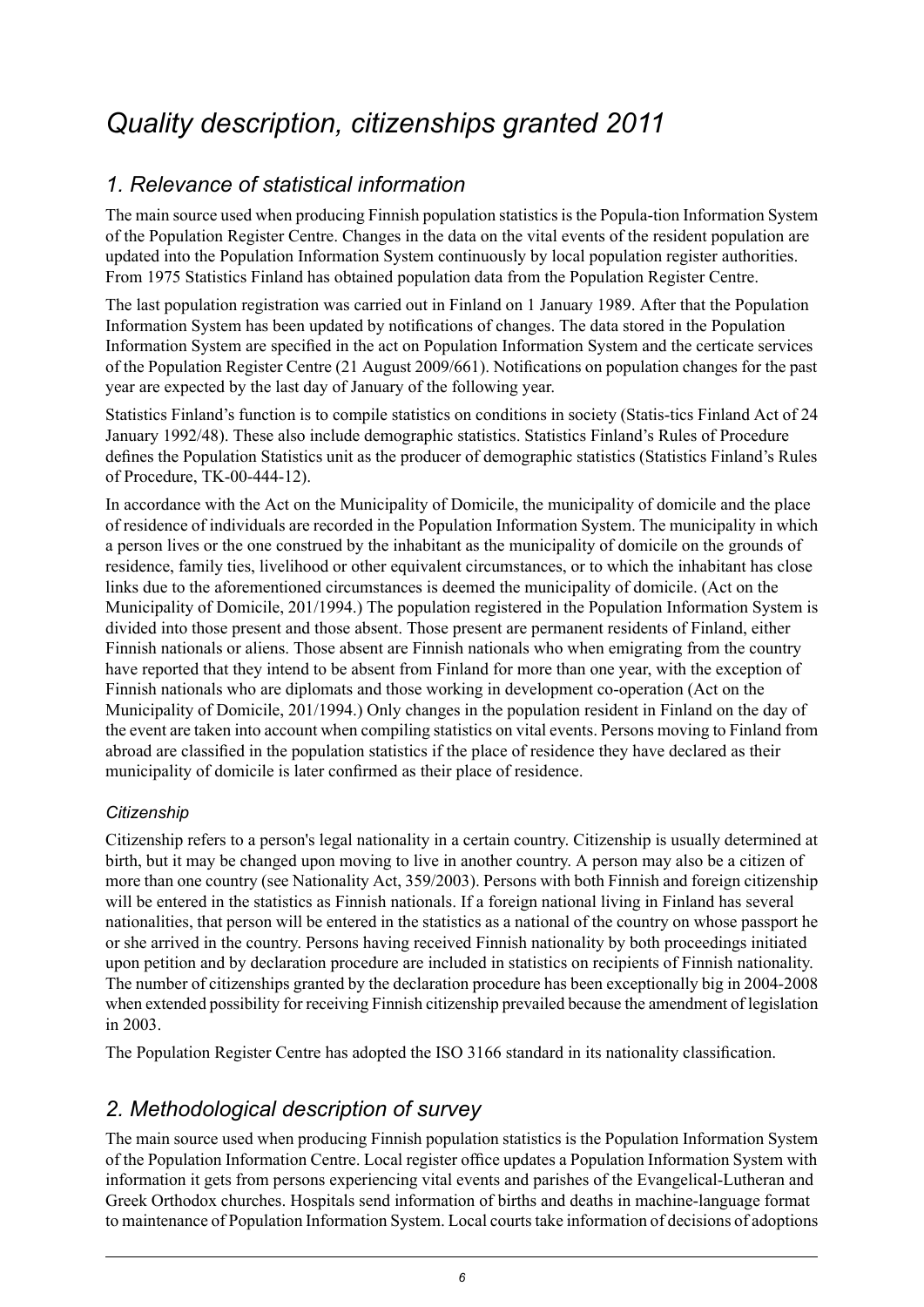and divorces dealt in the court into the Population Information System. The Finnish Immigration Service decide often about the granting of Finnish citizenships (the Nationality Act 359/2003) and enters data about the decisions into the Population Information System. Statistics Finland receives the updated data on vital events in machine-language format on a weekly basis.

The deadline for delivering data to Statistics Finland on vital events in the statistical year is the end of January of the following year. The exception to this is the data on stillbirths, which were expected by the end of August. Data on population changes in statistical year delivered to Statistics Finland after this date are included in the data of the following year.

## *3. Correctness and accuracy of data*

In general, the Population Information System of the Population Register Centre can be considered very exhaustive as regards persons. In order that a person obtains a personal identity code, he or she has to be registered in the Population Information System. The registration is possible if he or she moves to Finland permanently or temporarily. It is practically impossible to live in Finland without a personal identity code. A personal identity code is needed so that one can work legally, open a bank account, have dealings with authorities and so on. It can be safely assumed that Finland cannot have any substantial numbers of 'moonlighters' who receive their pay in cash for periods of over one year, for example. Staying in Finland for at least one year is the prerequisite for registering into the population of Finland and for citizens of EU countries experienced staying of more than twelve months is needed before abovementioned staying.

After abolishment of yearly checking of domicile registers (January 1) in 1989 the Population Information System has been maintained only by notifications of changes to population information. Their correctness is determined by a reliability survey made on the addresses in the Population Information System.

The Population Register Centre charges Statistics Finland with the task of conducting yearly a sample survey on correctness of address information. Around 11,000 people are asked whether their address in the Population Information System is correct. In the 2011 survey, the address was correct for 99.0 per cent of the respondents.

In connection with municipal elections, returned notifications of voting sent to foreigners usually reveal around 1,000 persons who have moved from the country without giving notice and are thus still included in the Finnish population. The local register office removes them from the resident population in the Population Information System before the following turn of the year.

## *4. Timeliness and promptness of published data*

Final vital statistics are published yearly in April to May, except for those on stillbirths, which are released in September. Since 1999 the regional division used has been that of the first day of the following year. Thus the municipalities that unite on the first day of the new year are already combined in the statistics on the last day of the previous year. Information on the vital statistics of the united municipalities before the unification is available from 2003 onwards.

## *5. Accessibility and transparency/clarity of data*

Basic population data are available in electronic form by municipality or with larger regional divisions than municipality in Statistics Finland's free Statistical Database on the internet.

The chargeable information service contains more specified information about the population by sub-area of municipality, for example.

The Altika statistical service also includes municipality-specific population data from 1975 onwards.

## *6. Comparability of statistics*

Comparable regional vital statistics series are available from 1987. The tables always indicate which regional division is used.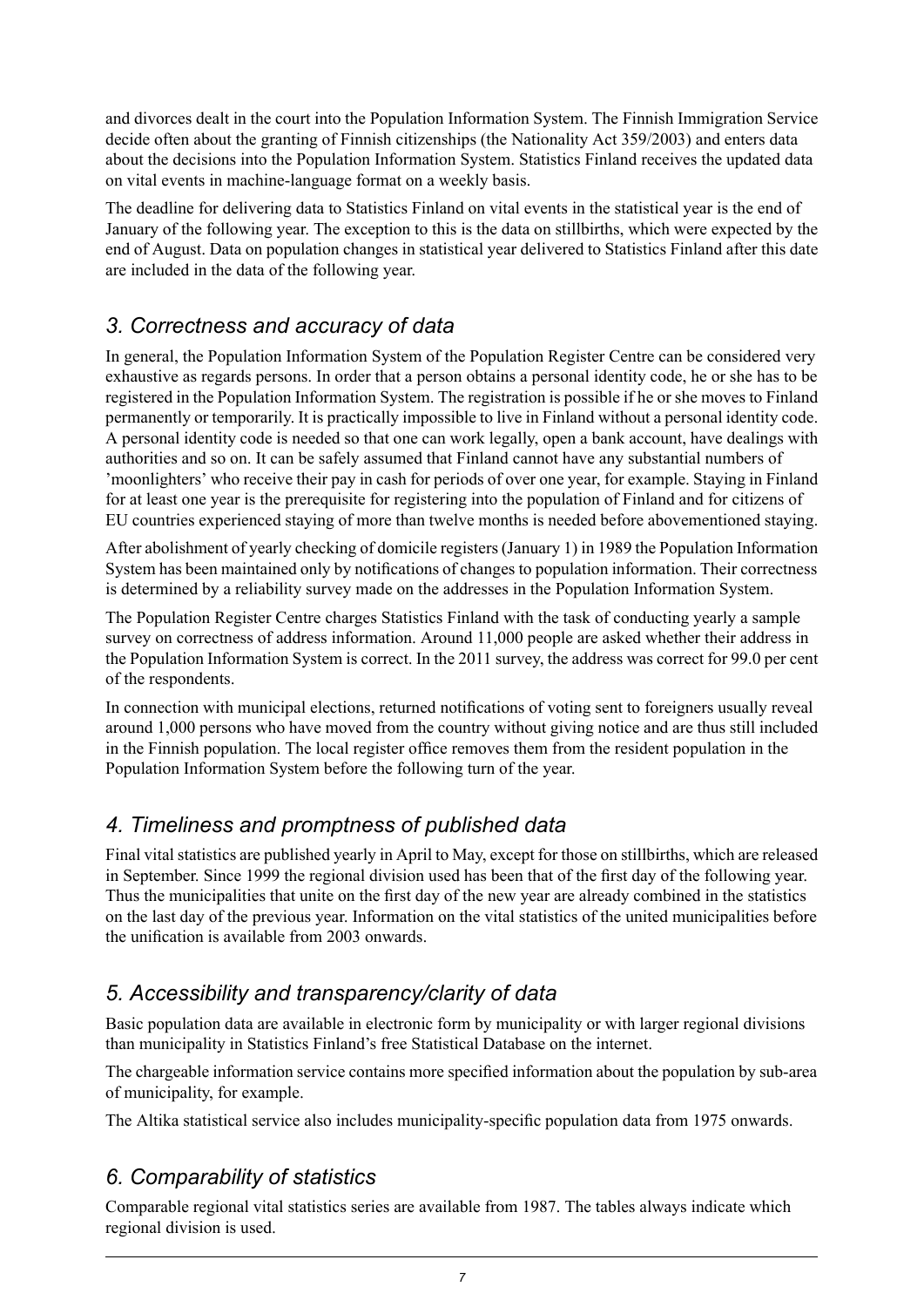Compilation of statistics on immigrants based on lists of passports began in 1900 and continued until 1984. From 1945 there are data on the total volume of migration between Finland and foreign countries derived from statistical materials of other countries. The migration statistics between the Nordic Countries improved in 1969, when the so-called Inter-Nordic Migration Form was introduced. Production of statistics on migration outside the Nordic Countries improved further in 1985, when the obligation to notify was extended to emigrants.

Population data by municipality are available in electronic form in the Altika information service from 1975 onwards. The population time series in the free "Väestö" online service begin from the year 1980 or 1987. Vital statistics time series for the whole country is available from 1749. Statistics of Finnish immigration service does not show same figures of citizenships granted as statistics of Statistics Finland because the figures of Finnish immigration service contains information of persons living abroad.

### *7. Coherence and consistency/uniformity*

Statistics Finland's other statistics use the data of demographic statistics as basic information on population. Consequently, Statistics Finland's other statistics correspond to demographic statistics.